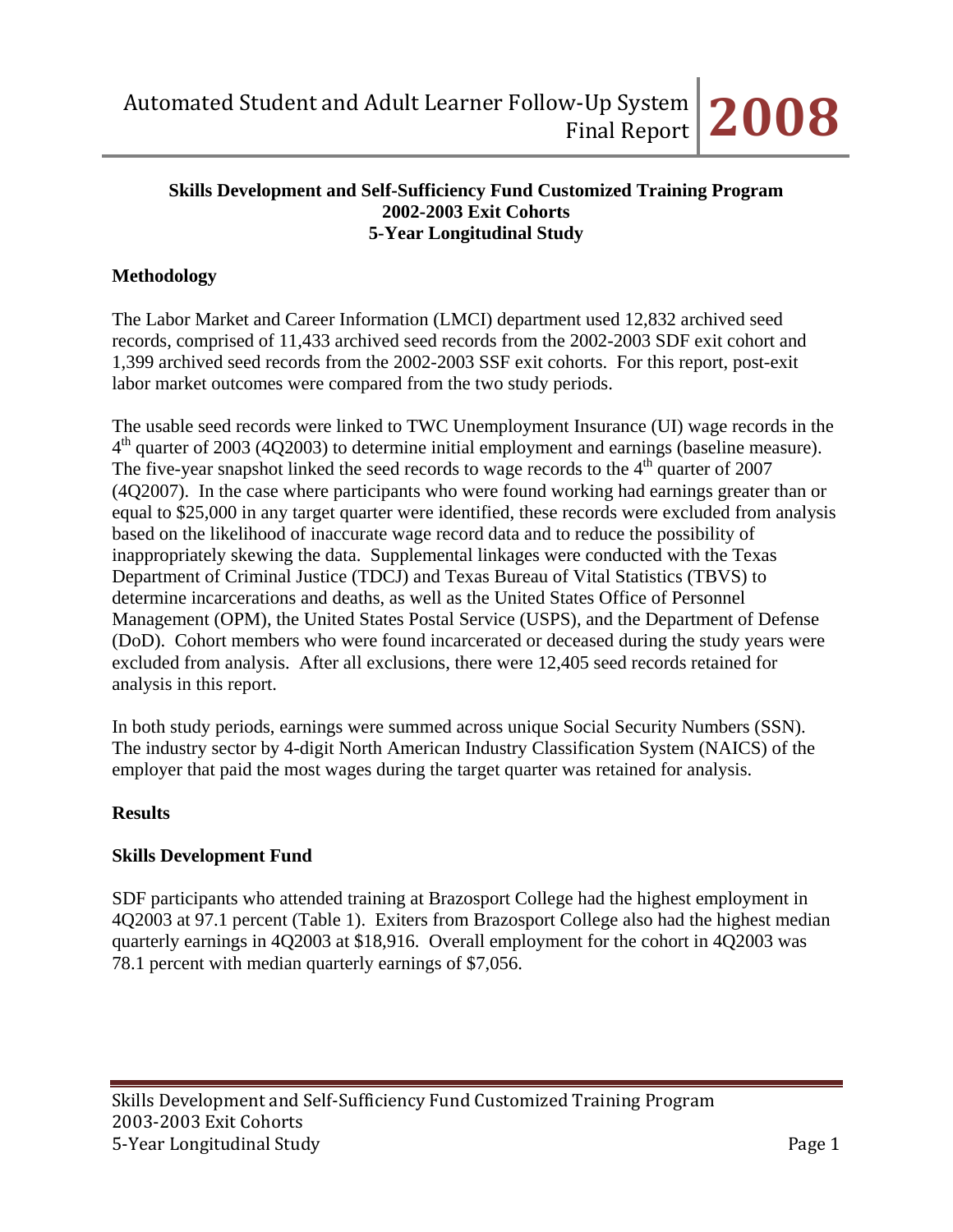

|                                            |        | Working in 4Q2003 |                |                 |  |
|--------------------------------------------|--------|-------------------|----------------|-----------------|--|
|                                            |        |                   |                | <b>Median</b>   |  |
|                                            |        |                   | %              | Qtr.            |  |
| <b>Training Provider</b>                   | N      | n                 | <b>Working</b> | <b>Earnings</b> |  |
| Lamar State College                        | 10     | 5                 | 50.0           | \$7,595         |  |
| <b>Brazosport College</b>                  | 35     | 34                | 97.1           | \$18,916        |  |
| College of Midland                         | 72     | 51                | 70.8           | \$11,490        |  |
| <b>Texas Engineering Extension Service</b> | 80     | 72                | 90.0           | \$8,703         |  |
| Northeast Texas Community College          | 81     | 69                | 85.2           | \$7,070         |  |
| Lee College                                | 84     | 80                | 95.2           | \$17,614        |  |
| Texarkana College                          | 103    | 69                | 67.0           | \$9,106         |  |
| <b>McLennan Community College</b>          | 107    | 60                | 56.1           | \$7,283         |  |
| <b>Hill College</b>                        | 111    | 98                | 88.3           | \$9,149         |  |
| Angelina College                           | 149    | 119               | 79.9           | \$11,427        |  |
| Vernon College                             | 164    | 142               | 86.6           | \$8,151         |  |
| Paris Junior College                       | 209    | 194               | 92.8           | \$10,095        |  |
| <b>Western Texas College</b>               | 238    | 201               | 84.5           | \$7,899         |  |
| El Paso Community College                  | 330    | 285               | 86.4           | \$5,927         |  |
| <b>Texas Southmost College</b>             | 513    | 438               | 85.4           | \$8,175         |  |
| <b>Texas State Technical College-West</b>  | 579    | 480               | 82.9           | \$7,929         |  |
| <b>Alamo Community College</b>             | 603    | 330               | 54.7           | \$5,314         |  |
| <b>Howard College</b>                      | 769    | 682               | 88.7           | \$8,296         |  |
| Dallas County Comm. Colleges               | 864    | 709               | 82.1           | \$10,175        |  |
| <b>Midland College</b>                     | 1,067  | 817               | 76.6           | \$5,242         |  |
| <b>Collin County Community College</b>     | 1,227  | 948               | 77.3           | \$9,899         |  |
| Lamar Institute of Technology              | 1,480  | 975               | 65.9           | \$3,027         |  |
| South Texas Community College              | 2,152  | 1,749             | 81.3           | \$6,327         |  |
| <b>Total</b>                               | 11,027 | 8,607             | 78.1           | \$7,056         |  |

# **Table 1. SDF Employment and Earnings in 4Q2003 by Training Provider**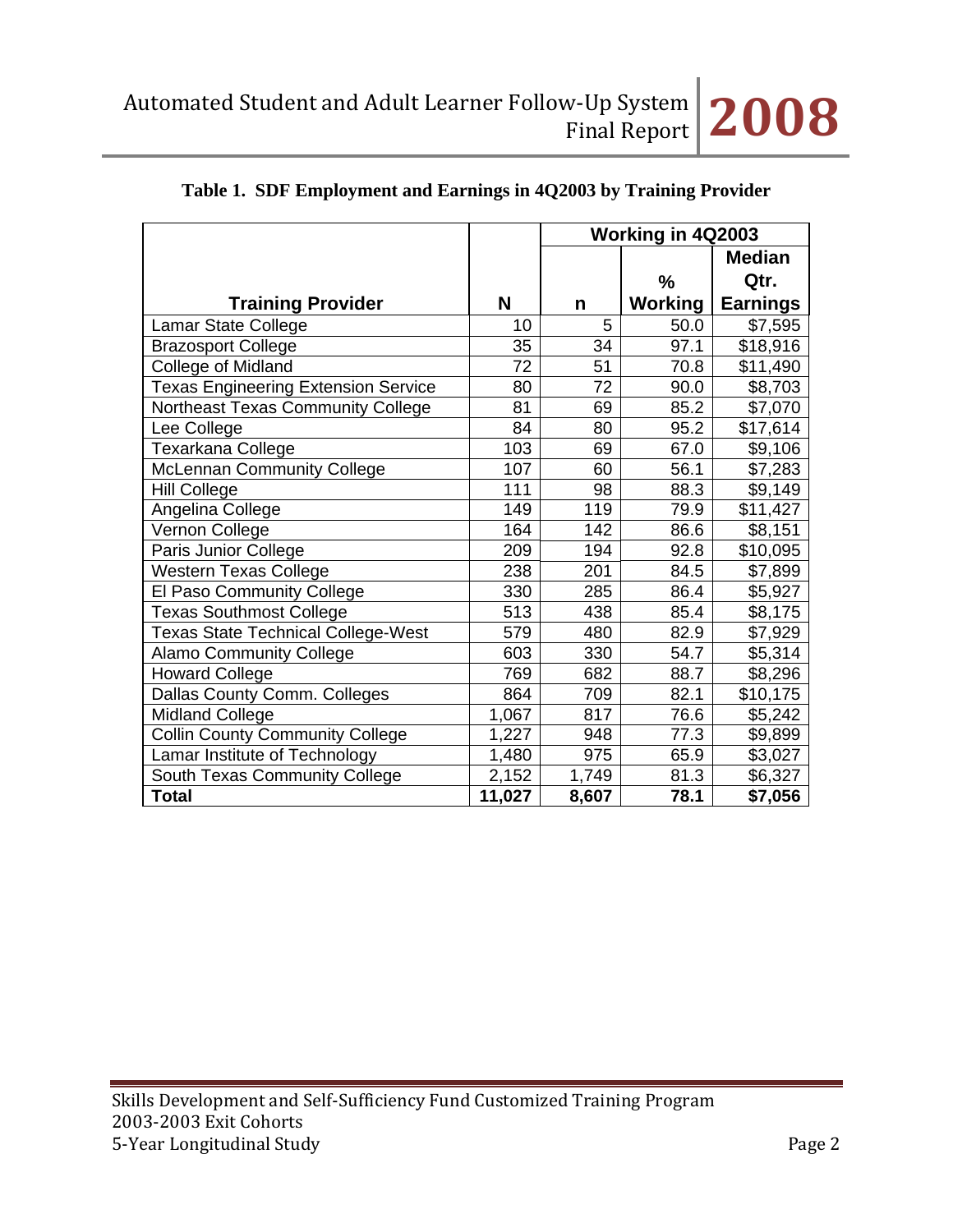Table 2 shows employment and earnings in the  $4<sup>th</sup>$  quarter of 2007 by training provider for the SDF cohort. Lee College topped the list with 91.7 percent employment. Brazosport College showed employment of 91.4 percent. Lee College exiters also had the highest median quarterly earnings at the five year snapshot, \$22,293. Overall employment for the SDF cohort five years after exit was 72.2 percent with median quarterly earnings of \$8,906.

|                                            |        | Working in 4Q2007 |                |                 |  |
|--------------------------------------------|--------|-------------------|----------------|-----------------|--|
|                                            |        |                   | ℅              | <b>Median</b>   |  |
| <b>Training Provider</b>                   | N      | n                 | <b>Working</b> | <b>Earnings</b> |  |
| Lamar State College                        | 10     | 9                 | 90.0           | \$11,319        |  |
| <b>Brazosport College</b>                  | 35     | 32                | 91.4           | \$19,498        |  |
| College of Midland                         | 72     | 50                | 69.4           | \$15,686        |  |
| <b>Texas Engineering Extension Service</b> | 80     | 58                | 72.5           | \$12,678        |  |
| Northeast Texas Community College          | 81     | 57                | 70.4           | \$9,976         |  |
| Lee College                                | 84     | 77                | 91.7           | \$22,293        |  |
| Texarkana College                          | 103    | 56                | 54.4           | \$9,125         |  |
| <b>McLennan Community College</b>          | 107    | 56                | 52.3           | \$10,476        |  |
| <b>Hill College</b>                        | 111    | 73                | 65.8           | \$11,505        |  |
| Angelina College                           | 149    | 111               | 74.5           | \$14,095        |  |
| Vernon College                             | 164    | 129               | 78.7           | \$9,748         |  |
| Paris Junior College                       | 209    | 170               | 81.3           | \$9,351         |  |
| <b>Western Texas College</b>               | 238    | 183               | 76.9           | \$9,854         |  |
| El Paso Community College                  | 330    | 223               | 67.6           | \$6,738         |  |
| <b>Texas Southmost College</b>             | 513    | 388               | 75.6           | \$10,056        |  |
| <b>Texas State Technical College-West</b>  | 579    | 435               | 75.1           | \$10,299        |  |
| <b>Alamo Community College</b>             | 603    | 324               | 53.7           | \$6,777         |  |
| <b>Howard College</b>                      | 769    | 619               | 80.5           | \$10,884        |  |
| Dallas County Comm. Colleges               | 864    | 593               | 68.6           | \$13,250        |  |
| <b>Midland College</b>                     | 1,067  | 739               | 69.3           | \$6,358         |  |
| <b>Collin County Community College</b>     | 1,227  | 916               | 74.7           | \$10,957        |  |
| Lamar Institute of Technology              | 1,480  | 1,005             | 67.9           | \$5,071         |  |
| South Texas Community College              | 2,152  | 1,663             | 77.3           | \$8,233         |  |
| <b>Total</b>                               | 11,027 | 7,966             | 72.2           | \$8,906         |  |

## **Table 2. SDF Employment and Earnings in 4Q2007 by Training Provider**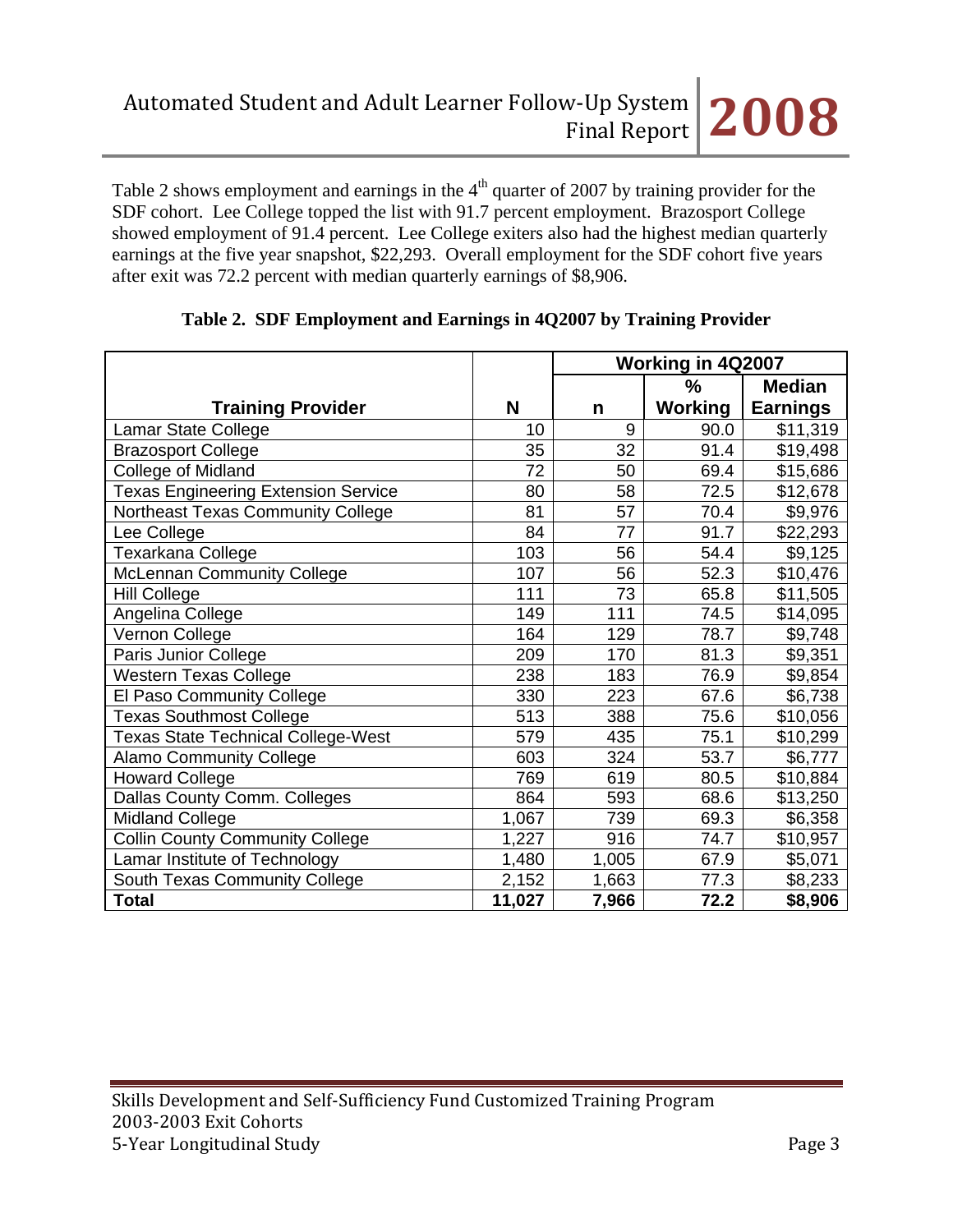Business Support Services was the industry (by 4-digit NAICS code) employing the most SDF exit cohort members at 4Q2003, followed by Wireless Telecommunications Carriers (except Satellite) (Table 3). Participants employed in Navigational, Measuring, Electromedical, and Control Instruments Manufacturing had the highest median quarterly earnings in 4Q2003 with \$11,109. Motor Vehicle Parts Manufacturing employees were next with median quarterly earnings of \$9,922.

|                                                      |       | <b>Median</b>   | <b>NAICS</b> |
|------------------------------------------------------|-------|-----------------|--------------|
| <b>Industry</b>                                      | n     | <b>Earnings</b> | Code         |
| <b>Business Support Services</b>                     | 1,003 | \$8,321         | 5614         |
| Wireless Telecommunications Carriers (except         |       |                 |              |
| Satellite)                                           | 465   | \$5,915         | 5172         |
| <b>General Medical and Surgical Hospitals</b>        | 371   | \$8,056         | 6221         |
| <b>Employment Services</b>                           | 304   | \$3,306         | 5613         |
| Motor Vehicle Parts Manufacturing                    | 280   | \$9,922         | 3363         |
| Household Appliance Manufacturing                    | 225   | \$5,904         | 3352         |
| <b>Offices of Physicians</b>                         | 213   | \$8,569         | 6211         |
| <b>Converted Paper Product Manufacturing</b>         | 211   | \$9,625         | 3222         |
| Navigational, Measuring, Electromedical, and Control |       |                 |              |
| Instruments Manufacturing                            | 174   | \$11,109        | 3345         |
| Beverage Manufacturing                               | 169   | \$5,832         | 3121         |

## **Table 3. Top 10 Industries of Employment for SDF at 4Q2003**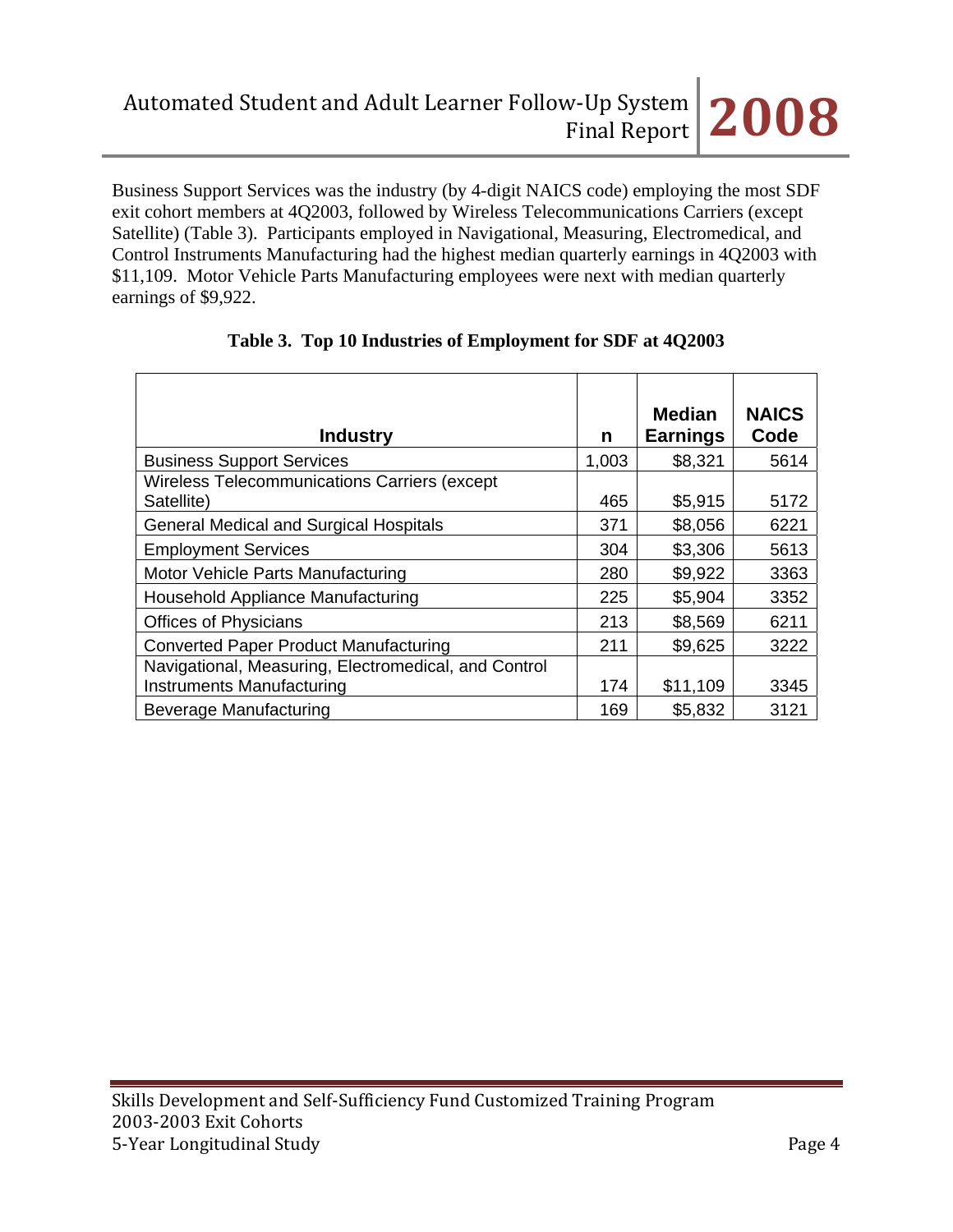In 4Q2007, General Medical and Surgical Hospitals was first on the list of the top ten industries of employment (Table 4), with those employed in the Depository Credit Intermediation industry having the highest median quarterly earnings (\$12,509). General Medical and Surgical Hospitals was second in rank with respect to median earnings at \$12,314.

| <b>Industry</b>                                                 | n   | <b>Median</b><br><b>Earnings</b> | <b>NAICS</b><br>Code |
|-----------------------------------------------------------------|-----|----------------------------------|----------------------|
| <b>General Medical and Surgical Hospitals</b>                   | 446 | \$12,314                         | 6221                 |
| <b>Depository Credit Intermediation</b>                         | 432 | \$12,509                         | 5221                 |
| <b>Employment Services</b>                                      | 326 | \$5,238                          | 5613                 |
| <b>Elementary and Secondary Schools</b>                         | 318 | \$7,750                          | 6111                 |
| Wireless Telecommunications Carriers (except<br>Satellite)      | 248 | \$7,202                          | 5172                 |
| <b>Business Support Services</b>                                | 202 | \$4,611                          | 5614                 |
| Motor Vehicle Parts Manufacturing                               | 185 | \$10,056                         | 3363                 |
| Executive, Legislative, and Other General Government<br>Support | 179 | \$7,338                          | 9211                 |
| <b>Converted Paper Product Manufacturing</b>                    | 174 | \$10,038                         | 3222                 |
| Grocery and Related Product Merchant Wholesalers                | 168 | \$9,783                          | 4244                 |

## **Table 4. Top 10 Industries of Employment for SDF at 4Q2007**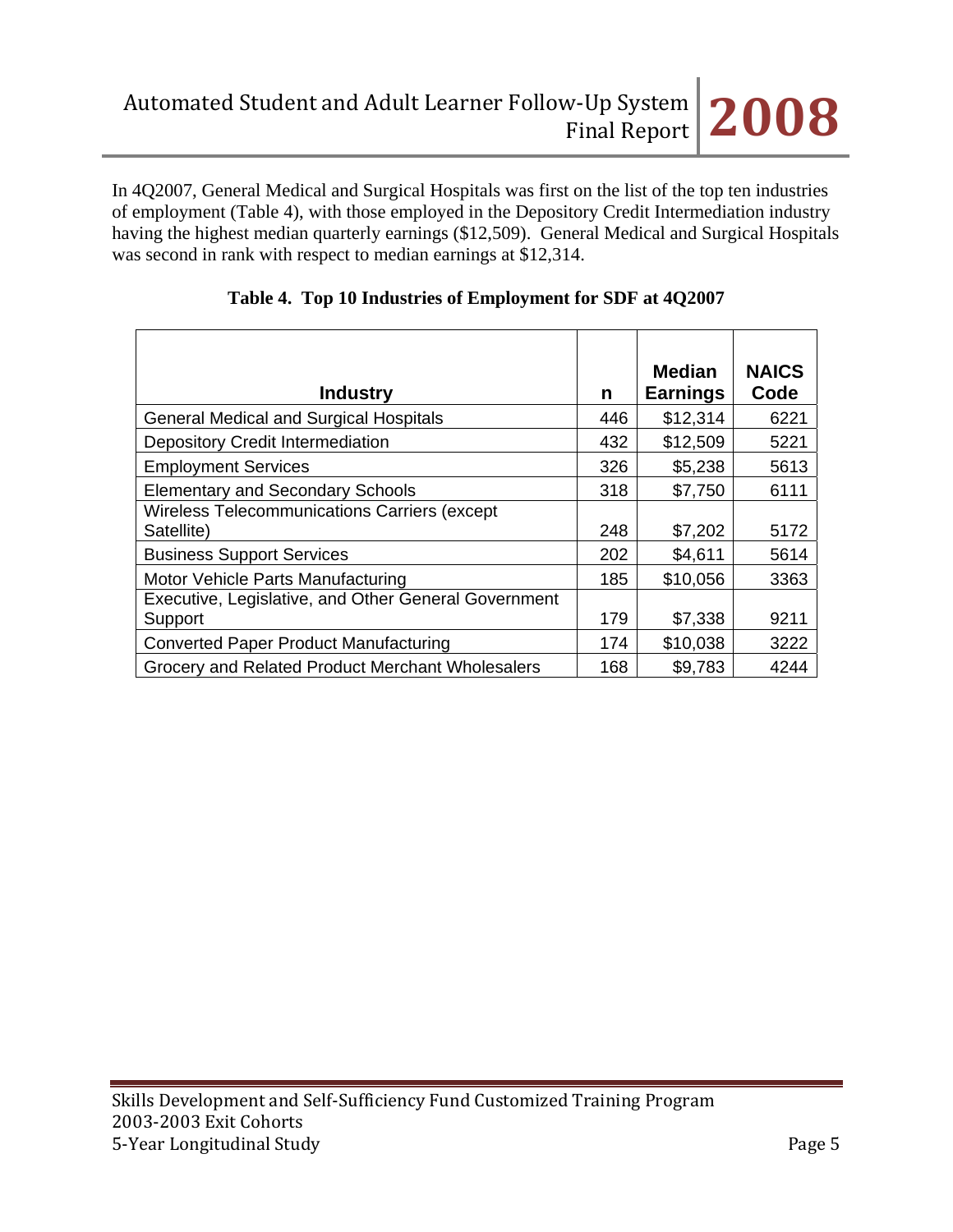### **Self-Sufficiency Fund**

SSF participants who attended training at South Texas Community College had the highest employment in 4Q2003 at 76.3 percent (Table 5). Houston Community College had the largest number of participants and had employment of 62.6 percent in 4Q2003. Exiters from the Texas Engineering Extension Service had the highest median quarterly earnings in 4Q2003 at \$4,409. Overall employment for the SSF cohort in 4Q2003 was 67.1 percent with median quarterly earnings of \$3,788.

|                                            |       |     | Working in 4Q2003        |                                  |
|--------------------------------------------|-------|-----|--------------------------|----------------------------------|
| <b>Training Provider</b>                   | N     | n   | $\frac{9}{6}$<br>Working | <b>Median</b><br><b>Earnings</b> |
| <b>Texas State Technical College</b>       | 10    | 6   | 60.0                     | \$2,579                          |
| El Paso Community College                  | 16    | 8   | 50.0                     | \$3,402                          |
| <b>Texas Engineering Extension Service</b> | 61    | 42  | 68.9                     | \$4,409                          |
| Valley Initiative Development Assoc.       | 112   | 62  | 55.4                     | \$4,345                          |
| South Texas Community College              | 497   | 379 | 76.3                     | \$3,616                          |
| <b>Houston Community College</b>           | 682   | 427 | 62.6                     | \$3,802                          |
| <b>Total</b>                               | 1,378 | 924 | 67.1                     | \$3,788                          |

#### **Table 5. SSF Employment and Earnings in 4Q2003 by Training Provider**

Table 6 shows employment and earnings in 4Q2007 by training provider for the SSF cohort. Texas Engineering Extension Service topped the list with 73.8 percent employment. South Texas Community College was second with employment of 70.8 percent. Houston Community College had employment of 62.2 percent. Texas State Technical College exiters had the highest median quarterly earnings at the five year snapshot, \$11,108. Overall employment for the SSF cohort five years after exit was 64.8 percent with median quarterly earnings of \$5,009.

|  |  | Table 6. SSF Employment and Earnings in 4Q2007 by Training Provider |  |  |  |  |  |  |
|--|--|---------------------------------------------------------------------|--|--|--|--|--|--|
|--|--|---------------------------------------------------------------------|--|--|--|--|--|--|

|                                            |       |     | Working in 4Q2007 |                                  |
|--------------------------------------------|-------|-----|-------------------|----------------------------------|
| <b>Training Provider</b>                   | N     | n   | $\%$<br>Working   | <b>Median</b><br><b>Earnings</b> |
| <b>Texas State Technical College</b>       | 10    | 5   | 50.0              | \$11,108                         |
| El Paso Community College                  | 16    | 11  | 68.8              | \$5,035                          |
| <b>Texas Engineering Extension Service</b> | 61    | 45  | 73.8              | \$5,964                          |
| Valley Initiative Development Assoc.       | 112   | 56  | 50.0              | \$5,741                          |
| South Texas Community College              | 497   | 352 | 70.8              | \$4,808                          |
| <b>Houston Community College</b>           | 682   | 424 | 62.2              | \$4,908                          |
| <b>Total</b>                               | 1,378 | 893 | 64.8              | \$5,009                          |

Skills Development and Self‐Sufficiency Fund Customized Training Program 2003‐2003 Exit Cohorts 5‐Year Longitudinal Study Page 6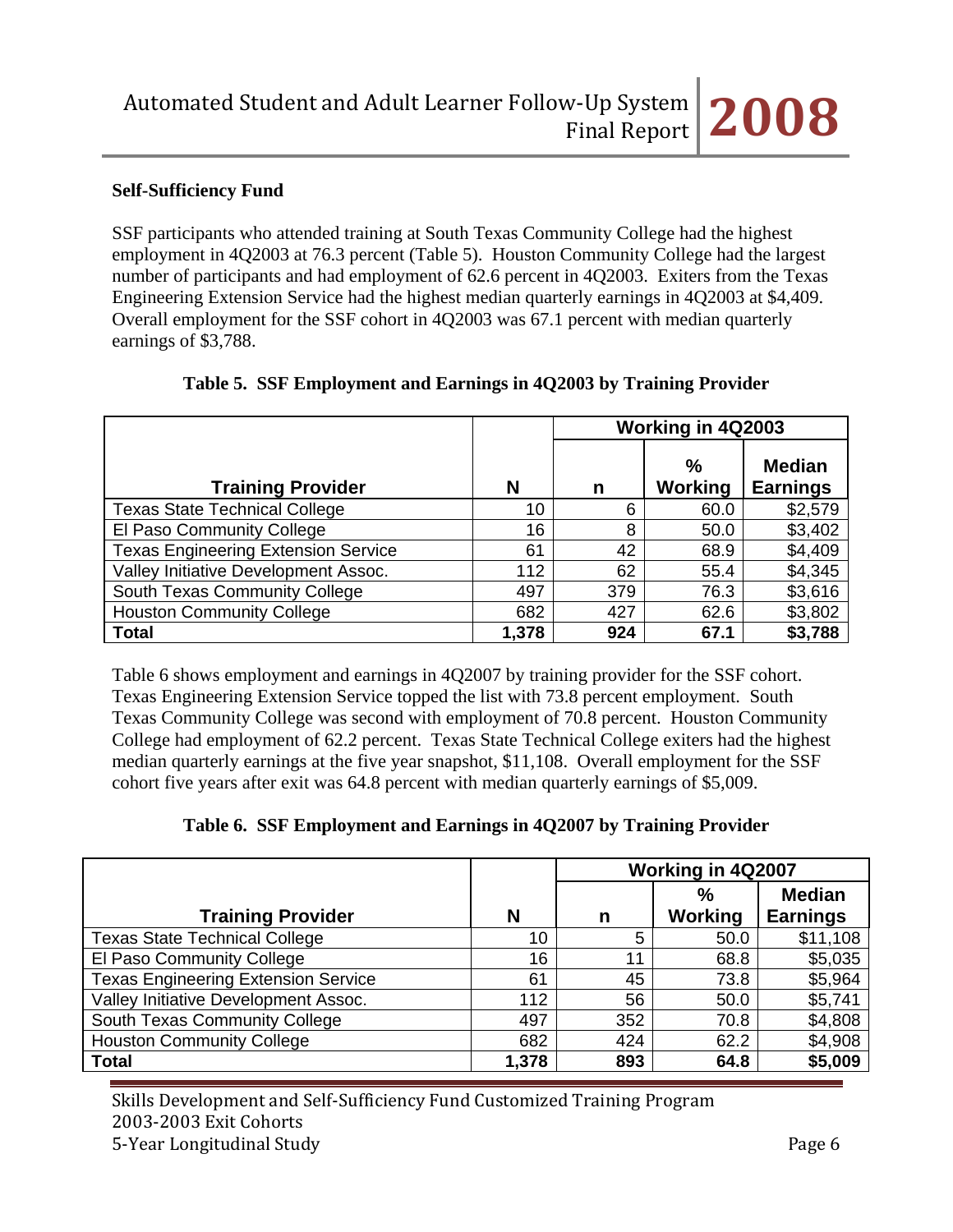Elementary and Secondary Schools was the industry (by 4-digit NAICS code) employing the most SSF exit cohort members at 4Q2003, followed by Employment Services (Table 7). Some of the other top ten industries of employment at 4Q2003 for SDF participants were Home Health Care Services, Business Support Services, and Child Day Care Services. Participants employed in General Freight Trucking had the highest median quarterly earnings in 4Q2003 with \$5,194.

| <b>Industry</b>                                                 | n   | <b>Median</b><br><b>Earnings</b> | <b>NAICS</b><br>Code |
|-----------------------------------------------------------------|-----|----------------------------------|----------------------|
| <b>Elementary and Secondary Schools</b>                         | 162 | \$3,914                          | 6111                 |
| <b>Employment Services</b>                                      | 61  | \$2,507                          | 5613                 |
| <b>Home Health Care Services</b>                                | 51  | \$1,809                          | 6216                 |
| Executive, Legislative, and Other General Government<br>Support | 44  | \$5,108                          | 9211                 |
| <b>General Medical and Surgical Hospitals</b>                   | 28  | \$4,811                          | 6221                 |
| <b>Child Day Care Services</b>                                  | 28  | \$3,179                          | 6244                 |
| <b>Limited-Service Eating Places</b>                            | 25  | \$2,435                          | 7222                 |
| <b>Business Support Services</b>                                | 23  | \$3,335                          | 5614                 |
| <b>Other General Merchandise Stores</b>                         | 21  | \$3,878                          | 4529                 |
| <b>General Freight Trucking</b>                                 | 18  | \$5,194                          | 4841                 |

## **Table 7. Top 10 Industries of Employment for SSF at 4Q2003**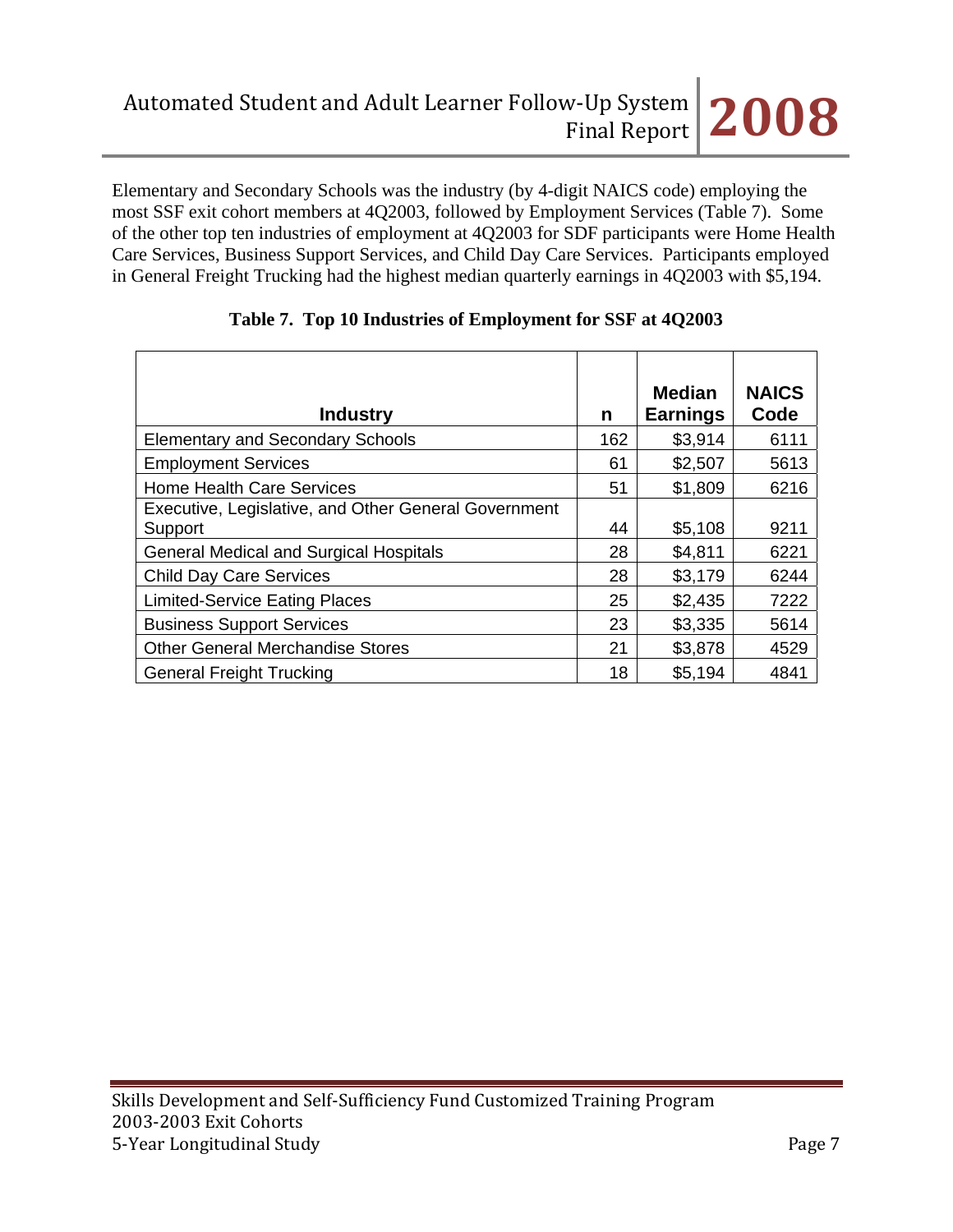In 4Q2007, Elementary and Secondary Schools was again first on the list of the top ten industries of employment (Table 8), with those employed in the General Freight Trucking industry sector again having the highest median quarterly earnings with \$6,847.

| <b>Industry</b>                                                 | n   | <b>Median</b><br><b>Earnings</b> | <b>NAICS</b><br>Code |
|-----------------------------------------------------------------|-----|----------------------------------|----------------------|
| <b>Elementary and Secondary Schools</b>                         | 146 | \$5,576                          | 6111                 |
| <b>Employment Services</b>                                      | 73  | \$3,238                          | 5613                 |
| <b>Home Health Care Services</b>                                | 63  | \$2,096                          | 6216                 |
| Executive, Legislative, and Other General Government<br>Support | 43  | \$5,436                          | 9211                 |
| <b>General Medical and Surgical Hospitals</b>                   | 26  | \$6,439                          | 6221                 |
| <b>Other General Merchandise Stores</b>                         | 23  | \$4,806                          | 4529                 |
| <b>Investigation and Security Services</b>                      | 22  | \$4,624                          | 5616                 |
| <b>Limited-Service Eating Places</b>                            | 22  | \$2,364                          | 7222                 |
| <b>Business Support Services</b>                                | 21  | \$4,086                          | 5614                 |
| <b>General Freight Trucking</b>                                 | 18  | \$6,847                          | 4841                 |

|  | Table 8. Top 10 Industries of Employment for SSF at 4Q2007 |  |
|--|------------------------------------------------------------|--|